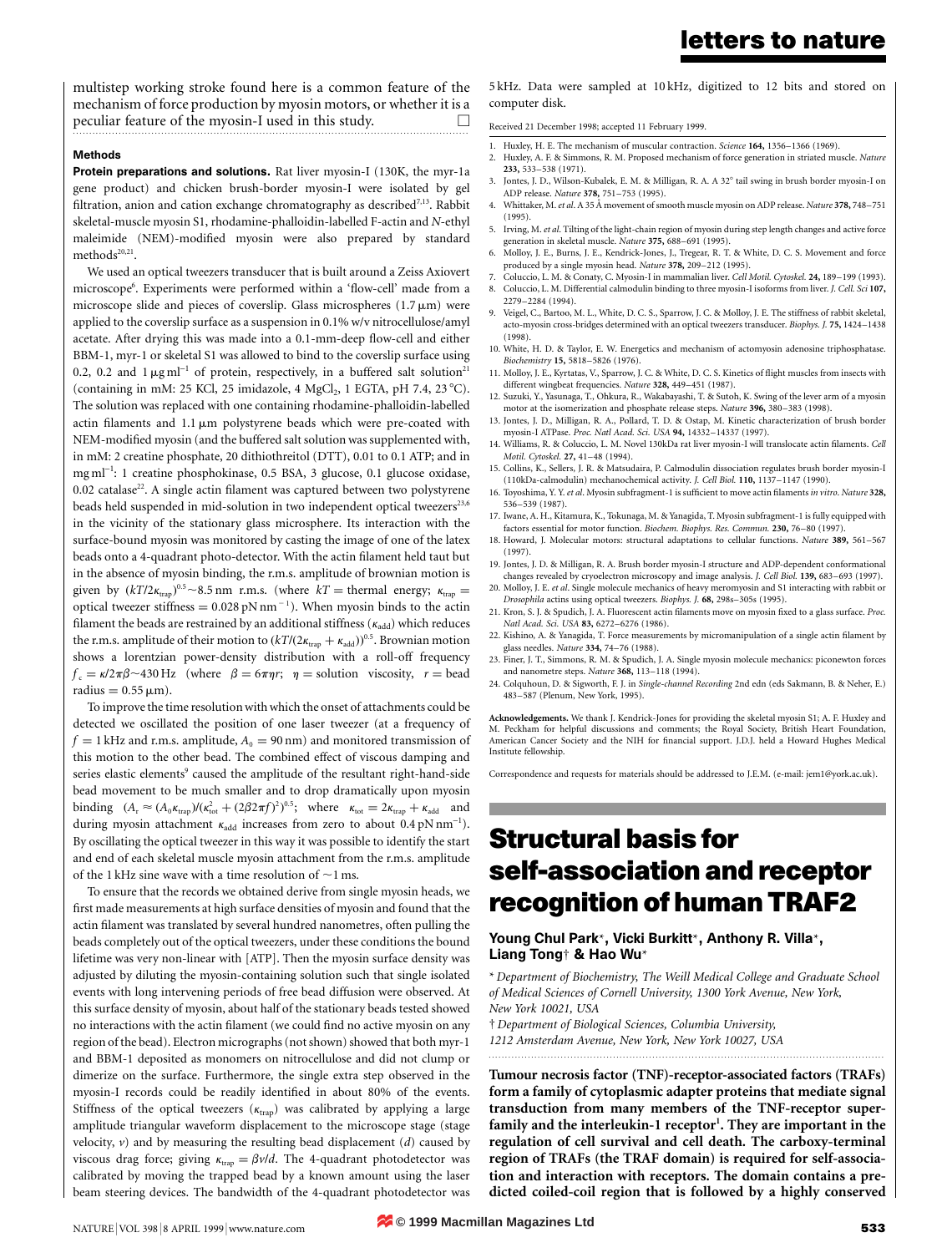TRAF-C domain<sup>2</sup>. Here we report the crystal structure of the TRAF domain of human TRAF2, both alone and in complex with a peptide from TNF receptor-2 (TNF-R2). The structures reveal a trimeric self-association of the TRAF domain, which we confirm by studies in solution. The TRAF-C domain forms a new, eightstranded antiparallel  $\beta$ -sandwich structure. The TNF-R2 peptide binds to a conserved shallow surface depression on one TRAF-C domain and does not contact the other protomers of the trimer. The nature of the interaction indicates that an SXXE motif may be a TRAF2-binding consensus sequence. The trimeric structure of the TRAF domain provides an avidity-based explanation for the dependence of TRAF recruitment on the oligomerization of the receptors by their trimeric extracellular ligands.

To understand the molecular basis of TRAF self-association and receptor interaction, we determined the crystal structures of the TRAF domain of human TRAF2, alone and in complex with a TNF-R2 peptide (Fig. 1). We solved the structure of the peptide-free form at  $2.6 \text{ Å}$  resolution by the multiple isomorphous replacement method supplemented with six-fold non-crystallographic symmetry averaging. The refined structure at  $2.2 \text{ Å}$  resolution includes

residues  $334-501$  for each protomer of the two trimers in the crystal. The structure in complex with the receptor peptide (420'-QVPFSKEEC-428'; numbers marked by a prime symbol denote receptor residues), which has been shown to interact with TRAF2 (refs  $2, 3$ ), was determined by molecular replacement and refined at 2.3 Å resolution. It includes residues  $311-501$  for one trimer and residues 316-501 for the other trimer in the crystal. Two receptor peptides were visible for the first trimer and crystal packing contacts prevented peptide binding to the remaining four protomers, consistent with the expected low affinity of the monomeric receptor peptide. It is unlikely, however, that the observed peptide binding is a crystallographic artefact as the two copies of the peptide make essentially identical contacts with TRAF2.

Each protomer of the TRAF2 trimer contains two domains (Fig. 1). As expected from sequence analysis, the coiled-coil domain (up to residue 347) forms a single  $\alpha$ -helix ( $\alpha_N$ ). Residues in this domain appear to be more flexible and exhibit higher average temperature factors than residues in the other domain. The TRAF-C domain, as identified from sequence analysis (residues 352-501), forms an eight-stranded antiparallel  $\beta$ -sandwich, with strands  $\beta$ 1,



Figure 1 Structure of the TRAF domain alone and in complex with the TNF-R2 peptide. a, Stereo ribbon diagram of the TRAF domain of human TRAF2 in the peptide-free structure. The  $\beta$ -strands,  $\alpha$ -helices and loops are shown in cyan, yellow and purple, respectively. The loop between  $\beta$ 7 and  $\beta$ 8 is highly flexible and exhibits a different conformation in the peptide-bound structure **b**, Ribbon drawing of the trimeric TRAF domain in complex with TNF-R2 peptide, looking down the three-fold axis. The  $\beta$ -strands in each protomer are shown in cyan,

green and dark blue. The peptide is shown as a stick model for the protomer in cyan. Residues of the TRAF-C domain in the trimer interface (between the protomers shown in cyan and dark blue) are also shown as stick models. The TRAF-C domain of the structure obeys proper three-fold symmetry, whereas the coiled-coil domain shows significant deviations.  $c$ , As for  $b$ , except that the threefold axis is now vertical.

**© 1999 Macmillan Magazines Ltd**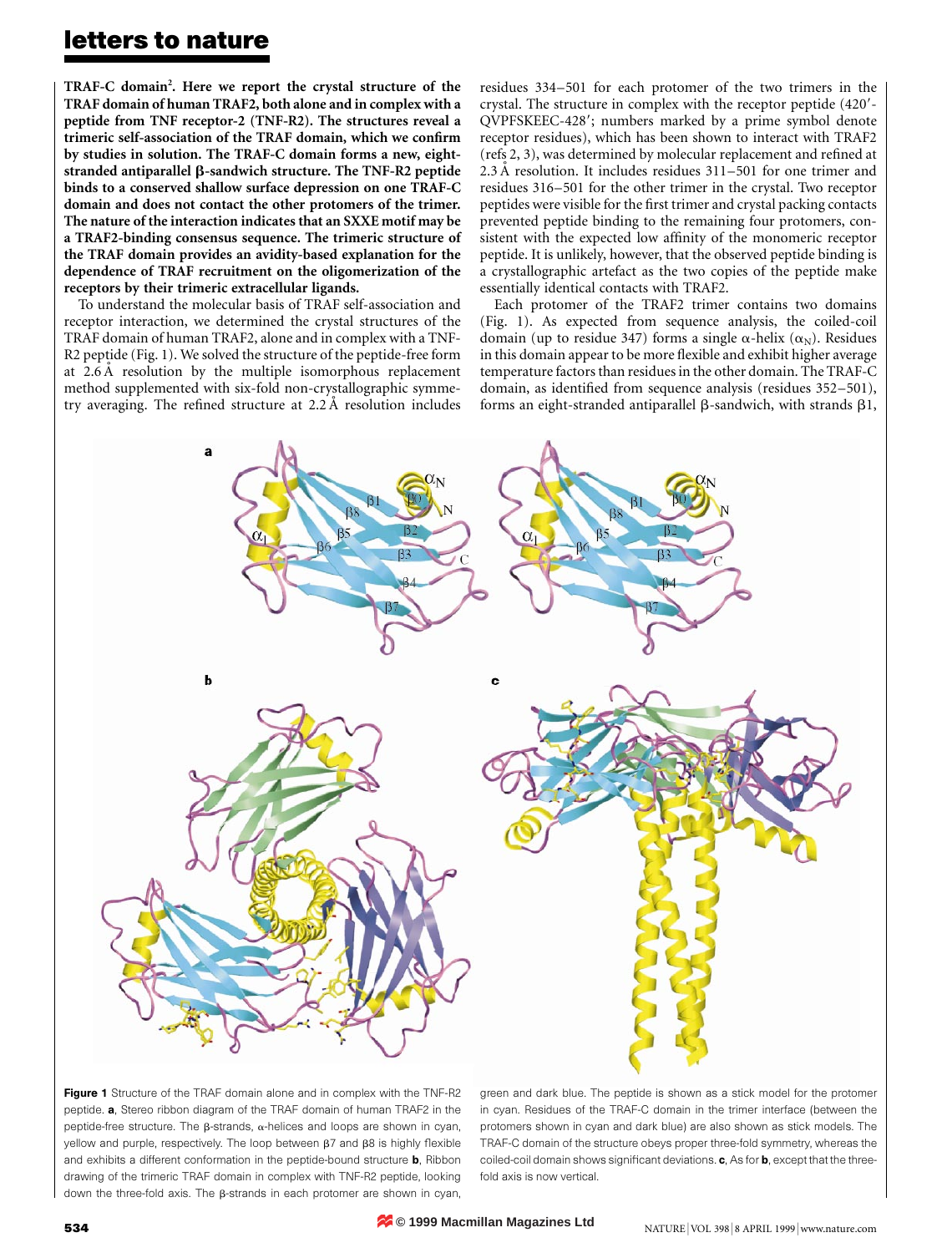$\beta$ 8,  $\beta$ 5 and  $\beta$ 6 in one sheet and  $\beta$ 2,  $\beta$ 3,  $\beta$ 4 and  $\beta$ 7 in the other. Strands  $\beta$ 2 and  $\beta$ 7 each contain a  $\beta$ -bulge, which seems to have important structural and biological functions (see below). A threeturn helix is present in the crossover connection between strands  $\beta$ 1 and  $\beta$ 2. Preceding the  $\beta$ -sandwich, residues 348–350 form a parallel  $\beta$ -structure ( $\beta$ 0) with strand  $\beta$ 2, immediately after the  $\beta$ -bulge in this strand. The side chains of residues in  $\beta$ 0 also partly cover one edge of the B-sandwich. Therefore, structural analysis suggests that residue 348 should be the start of the TRAF-C domain, even though residues 348–351 exhibit sequence variability. On the basis of visual inspection of the SCOP structure database<sup>4</sup> and an automatic structural-similarity search using the Dali program<sup>5</sup>, the TRAF-C domain appears to represent a new fold for an eight-stranded antiparallel  $\beta$ -sandwich. However, the topology observed for this domain may be reached by circular permutations of the  $\beta$ -strands in copper-zinc superoxide dismutase (Protein Data Bank entry  $2SOD)^6$  and the C2 domain from synaptotagmin I (PDB entry  $Isry)^7$ .

The TRAF-domain trimer has the shape of a mushroom, with the TRAF-C domain as the cap and the coiled-coil domain as the stalk (Fig. 1). The diameter of the mushroom cap ranges between 50 and  $80 \text{ Å}$  and a stalk containing five heptad repeats is  $50 \text{ Å}$  in length (residues  $311-347$ ). The parallel coiled-coil structure is formed by the hydrophobic residues at positions a and d of the heptad repeats (Fig. 2) that are characteristic of coiled-coil structures $8$ . The trimer interface of the TRAF-C domain is formed by packing one end of the  $\beta$ -sandwich (the  $\beta$ 2– $\beta$ 3,  $\beta$ 4– $\beta$ 5 and  $\beta$ 6– $\beta$ 7 connections) against an edge and a face of the  $\beta$ -sandwich ( $\beta$ 0,  $\beta$ 1 and  $\beta$ 8 strands,  $\beta$ 5- $\beta$ 6 and  $\beta$ 7- $\beta$ 8 connections) of the neighbouring protomer. Most residues that participate in the formation of this interface are rather hydrophobic (such as I355, Y386, A420, L421



Figure 2 Structure-based sequence alignment of TRAF-family members. Secondary structures, the a and d positions of the coiled-coil domain, residues in the TRAF-C domain involved in trimerization (hash symbols), and residues interacting with the receptor peptide (asterisks) are mapped onto the TRAF2 sequence. Residues conserved among at least three TRAF family members are shaded.

S, fraction solvent accessibility of the receptor side chains; area, total surface area buried upon binding for each receptor residue; VDW contacts, number of atoms in TRAF2 that make van der Waals contacts with the receptor residue.

and F491). Hydrophilic interactions are also observed at this trimer interface, involving the side chains of K357, R385, R458 and D487. The amino-acid residues contributing to trimerization of the TRAF domain are conserved among the TRAF-family members (Fig. 2). This sequence conservation indicates that other TRAF molecules may be able to form similar homotrimers as well. Formation of heterotrimers, as has been shown for TRAF1 and TRAF2 (ref. 2), may also be possible.

The trimeric self-association of TRAF2 was confirmed by solution studies. Size characteristization of a TRAF2 protein containing residues 310-501 (relative molecular mass 22,600 ( $M_r$  22.6K)) by equilibrium ultracentrifugation showed that it is a homogeneous species of  $M_r$  63.3K. Chemical crosslinking with glutaraldehyde produced a single band on SDS-polyacrylamide gels of approximate 65K. Similar studies in conjunction with gel-filtration analyses showed that the TRAF-domain molecule containing residues 327 $-$ 501 was also trimeric. However, the TRAF domain containing residues 342–501 was monomeric. These observations indicate that the stability of the trimer may be dependent on both the coiled-coil domain and the TRAF-C domain, in agreement with earlier biological studies<sup>9</sup>. Structurally, each TRAF-C domain alone buries a surface area of roughly  $640 \text{ Å}^2$  upon trimerization; this area is rather small compared with that produced by other stable protein-protein interactions<sup>10</sup>. The results of the solution studies indicate that a minimum of roughly three heptad repeats (residues 327-347), which produces an additional surface burial of  $420 \text{ Å}^2$ , may be required for trimer formation. The coiled-coil domain of TRAF4 contains only three heptad repeats, the fewest of all the TRAFs. In comparison, the coiled-coil domain of TRAF2 appears to contain up to 14 heptad repeats.

Each TNF-R2 peptide is bound symmetrically to a shallow surface depression on the side of the mushroom-shaped trimer, extending from the top to the bottom rim of the mushroom cap (Figs 1, 3). The peptide contacts only one TRAF domain, with no contacts to the other two molecules of the trimer. This mode of interaction is distinct from the interaction between TNF and the extracellular domain of its receptor; each receptor binds near the interface between neighbouring protomers in the TNF trimer<sup>11</sup>. We observed no significant conformational changes near the receptor-binding sites or in the relative orientations of the protomers in the trimer upon receptor binding, although there are conformational differences in several flexible regions of the TRAF domain.

The receptor peptide assumes a nearly extended main-chain conformation in the complex (Fig. 3). The receptor-binding site in TRAF2 is formed by the exposed faces of strand  $\beta$ 6 in the first sheet and strands  $\beta$ 7,  $\beta$ 4 and  $\beta$ 3 in the second sheet. A portion of the peptide chain  $(K425' – E427')$  runs antiparallel and adjacent to the latter half of strand  $\beta$ 7 (residues 466-468), immediately after the  $\beta$ bulge in this strand. This leads to three main-chain hydrogen bonds between the peptide and TRAF2, extending the four-stranded second  $\beta$ -sheet by one strand. In addition, the main-chain amide group of C428' is within hydrogen-bonding distance of the carboxylate group of D399 in TRAF2. The formation of a  $\beta$ -sheet has been frequently observed in protein-peptide interactions, for example in the interaction between substrates and certain serine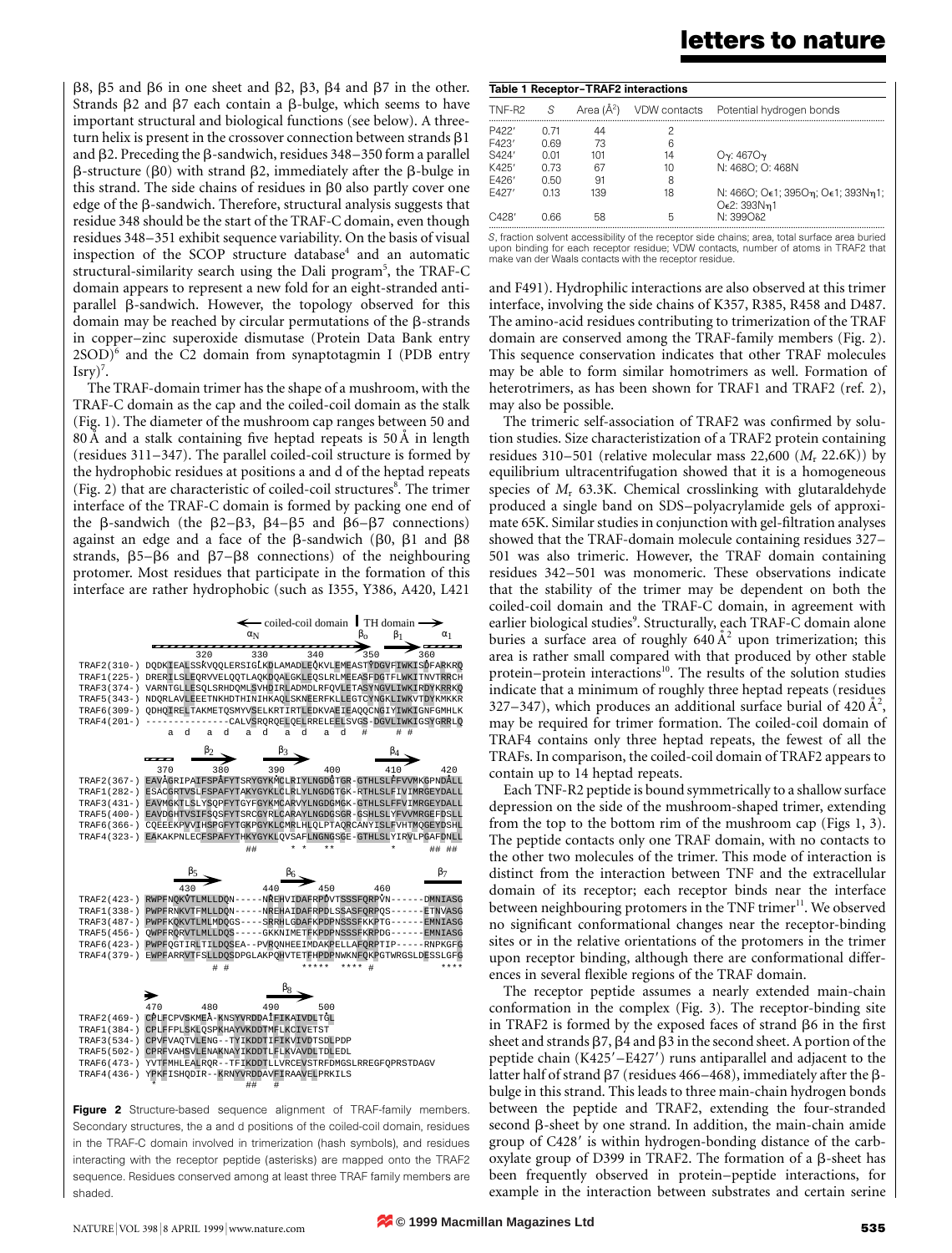proteases<sup>12</sup> and between peptides and the PTB and PDZ domains<sup>13</sup>. Residues  $P422' - C428'$  of the receptor peptide show interactions with the TRAF2 protein (Table 1, Fig. 3), burying a surface area of 500  $A^2$  upon binding. Residues Q420'-V421' are ordered in only one copy of the peptide, where the peptide is stabilized by crystal packing. It is likely that residues preceding P422' do not contribute to the binding. The peptide makes mostly van der Waals contacts with TRAF2, of which  $\sim$  50% are polar–nonpolar contacts, 35% are nonpolar-nonpolar contacts and 15% are polar-polar contacts. Residues between F423' and C428' appear to make significant contributions to the overall binding energy, as judged by the surface area buried and the number of TRAF2 atoms in contact with these residues (Table 1). It remains to be seen whether residues following C428', which are not included in the receptor peptide used here, can also contribute to binding. Most of the receptor residues are bound to shallow pockets on the surface of the TRAF-C domain and are largely exposed to solvent, consistent with the expected low affinity of the interaction.

Residues S424' and E427' of the receptor peptide appear to be recognized specifically by TRAF2. The side chain of S424' binds to a small pocket on the surface of the protein and becomes completely buried. The hydroxyl group of  $S424'$  is within hydrogen-bonding distance of the hydroxyl group of S467 (in strand  $\beta$ 7) of TRAF2. The sidechain carboxylate group of E427' forms an ion pair with R393  $(\beta3)$ , and is also hydrogen-bonded to the side-chain hydroxyl of Y395 ( $\beta$ 3). The aliphatic portion of the E427' side chain is mainly buried, leaving 13% surface exposure for the entire side chain. It therefore appears that these two receptor residues are the major determinants of binding specificity, giving rise to an SXXE motif, where X may be one of many amino-acid residues, preferably one with a relatively large side chain. Further support for the importance of this binding motif comes from the observation that the main-chain hydrogen-bonding interactions between this peptide and TRAF2 are also mediated through these residues. They are then likely to serve as anchoring points during binding.

A homologous sequence from the receptor CD30 (residues 576- MLSVEEE-582), a member of the TNF-receptor superfamily, interacts with TRAF2 (ref. 3). The conservation of the SXXE motif in the CD30 receptor indicates that its binding to TRAF2 is likely to be the same as observed here for the TNF-R2 peptide. In agreement with our structural observations, single-point alanine mutagenesis of the CD30 peptide showed that residues L577-E581 each contributed to the overall binding energy, as assessed by co-precipitation experiments<sup>3</sup>. Further mutagenesis and quantitative binding studies are needed to determine more precisely the energetic contribution and the tolerance to mutations for each residue of the receptor peptide.

The three residues of TRAF2 (R393, Y395 and S467) that recognize the key residues in the SXXE motif of the receptor peptide are strictly conserved among TRAFs 1, 2, 3 and 5 (Fig. 2). In TRAF4, the three residues are changed to serine, phenylalanine and phenylalanine, respectively. TRAF4 appears to be localized in the nucleus<sup>14</sup> and has not yet been shown to interact with any receptors. In TRAF6, R393 is conserved, whereas Y395 and S467 are changed to histidine and phenylalanine, respectively. The S467F change introduces a bulky phenyl ring on the surface, which may not allow the receptor peptides to bind in the same way as observed here. It is not clear from our structure why the TNF-R2 peptide binds only to TRAF1 and TRAF2, and not to TRAF3, as shown by co-precipitation experiments<sup>3</sup>. It is likely that this selectivity is caused indirectly by sequence variations outside the binding site. One such possibility is the V451P variation in TRAF3 (and in TRAFs 4-6; Fig. 2), which might change the local helical conformation observed in this structure and therefore alter the positioning of several adjacent residues involved in the peptide interaction (Fig. 3). In a similar way, adenylyl cyclase is activated by the G protein  $G_{\text{so}}$  rather than  $G_{i\alpha}$ , as revealed by crystallographic studies<sup>15</sup>.

TRAF proteins interact with several other linear sequences from

the intracellular domains of members of the TNF-receptor superfamily<sup>1</sup>. For example, a PXQX(T/S) TRAF-binding motif (where X may represent any amino acid) has been identified in CD30, CD40, CD27 and LMP-1 (ref. 1). Stretches of conserved acidic residues have also been shown to mediate the binding of the receptors 4-1BB and Ox40 to TRAF molecules<sup>16</sup>. In addition, TRAF6 may bind to CD40 and the p75 neurotrophin receptor through sequences completely different from those described above<sup>17-19</sup>. Whether these diverse motifs bind to the SXXE site identified here, perhaps also exploiting  $\beta$ -edge hydrogen bonding, or to a different TRAF site, remains to be determined by structural studies.

TRAF molecules are important mediators of signalling through



Figure 3 Detailed interaction between TRAF2 and the TNF-R2 peptide. a, Simulated annealing omit difference map for the TNF-R2 peptide calculated with reflections between 20.0 and 2.3 Å resolution and contoured at 2.0  $\sigma$ . The peptide model is superimposed. **b**, Molecular surface of a TRAF2 promoter, showing the bound TNF-R2 peptide as a stick model; the three-fold axis is in the vertical orientation. Surface colour coding is according to electrostatic surface potential, scaled from -30 to +30 kTe<sup>-1</sup>, with blue for positive and red for negative. Selected residues in the receptor peptide and the underlying secondarystructural elements of TRAF2 at the binding site are labelled. c, Stereo view of the detailed interaction between the TNF-R2 peptide (carbon atoms shown in yellow) and the TRAF2 protomer (carbon atoms shown in grey). The main chain of the TRAF2 structure is shown in cyan as backbone worms. Selected residues in the peptide (primed numbers in green) and the protein (in grey) are labelled. Hydrogen bonds and a salt bridge are shown as black dotted lines.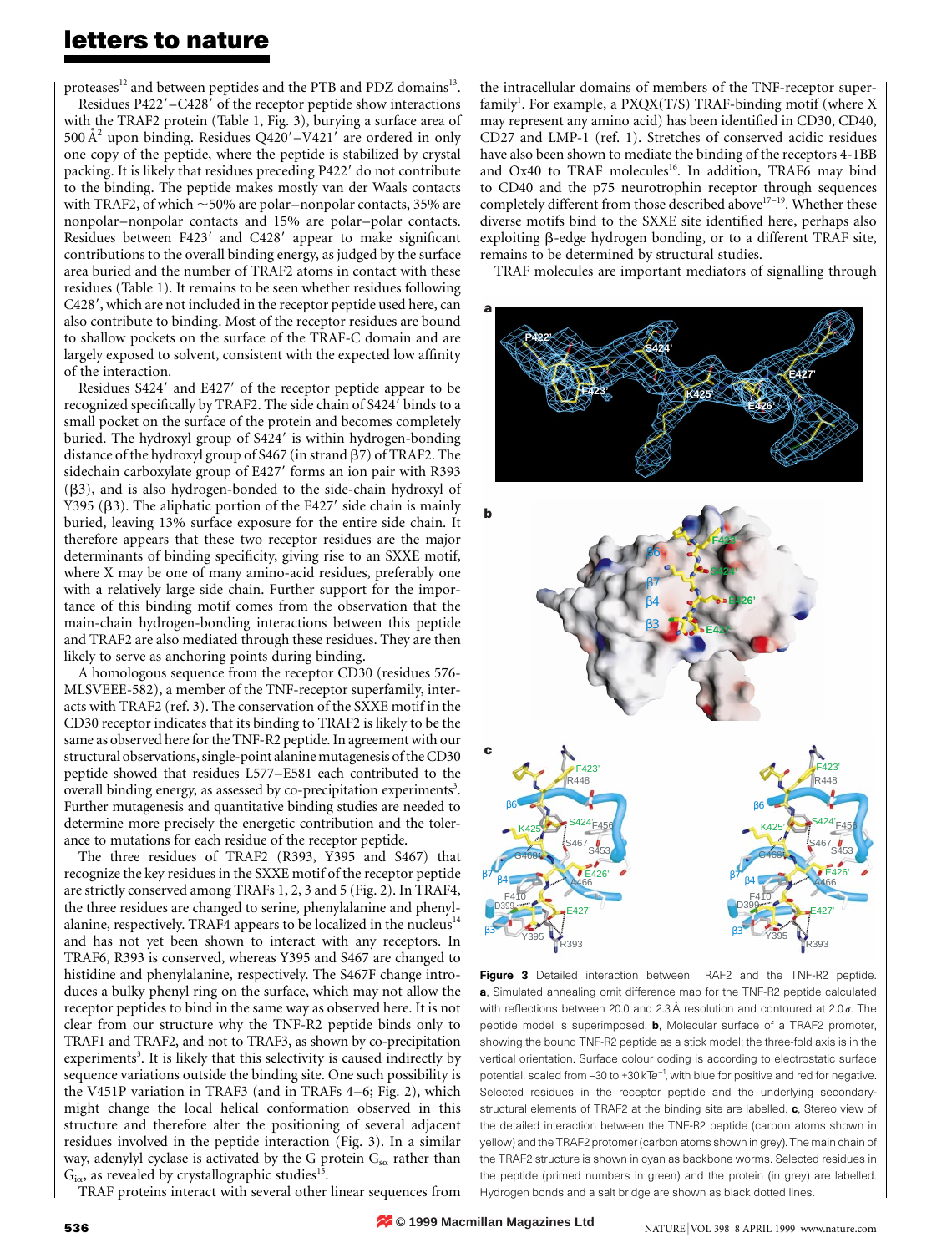| $R_{\rm free}$ |
|----------------|
| 25.1%          |
| 29.0%          |
|                |

Statistics for the last resolution shell are shown in parentheses.  $R_{scale}$  is the R-factor between native and derivative amplitudes.

members of the TNF-receptor superfamily. The extracellular events of this signalling process appear to involve the trimerization of the extracellular domains of the receptor molecules by the inherently trimeric ligands of the TNF superfamily. Ligand-induced receptor trimerization has been demonstrated by the co-crystal structure in the interaction between TNF- $\beta$  and TNF-R1 (ref. 11). The significant sequence homology shared by the superfamily indicates the conservation of this extracellular interaction. The trimerization of the extracellular domains can bring the intracellular domains of the three receptor molecules into proximity, which may then be recognized optimally by the trimeric TRAF2 molecules. The avidity contribution of this oligomeric interaction is expected to increase the affinity exponentially, providing an explanation for the ligand-induced recruitment of TRAF proteins<sup>1,20</sup>. In addition to direct interactions between receptors and TRAFs, TNF-R1 recruits TRAF2 indirectly through the adapter protein TRADD<sup>21</sup>. It remains to be demonstrated whether TRADD is also trimeric and therefore relays the avidity component of the interaction from the receptor to TRAF2.

The downstream events of TRAF-mediated signal transduction are thought to involve the activation of MAP kinases and, ultimately, transcription factors of the Rel and AP-1 family<sup>1</sup>. This signalling process requires the amino-terminal RING and zinc finger motifs of the TRAF molecules, although the detailed mechanisms of the process are largely unknown. Our structures show that the TRAF domain of TRAF2 may be a constitutive trimer and binds the receptor peptide without significant conformational changes. This argues against receptor-induced TRAF oligomerization or conformational change as the initiator of downstream events. However, such possibilities cannot be excluded on the basis of our data, as full-length TRAF proteins may exist in a different conformation in the unbound state. Alternatively, the recruitment of TRAFs to the cell membrane alone by the receptors might be the determining factor in the signal transduction.  $\Box$ 

#### Methods

Protein preparation and crystallization. The complementary DNA encoding human TRAF2 was obtained from the library of expressed sequence tags. Two constructs of the TRAF domain of TRAF2 (residues 315-501 and residues 310-501) containing carboxy-terminal polyhistidine tags were generated using the pET24d vector (Novagen) and overexpressed in  $E$ . coli by induction at 20 °C. The recombinant proteins were purified by nickel-affinity chromatography (Qiagen) followed by gel filtration (Superose 12, Amersham Pharmacia). The protein containing residues 315-501 was treated with trypsin at  $4^{\circ}$ C for 2 h at a 1:1,000 molar ratio, which removed residues 315-326. The digested protein was further purified and then crystallized at 20  $^{\circ}$ C from a solution containing 11% PEG4000 and 0.1 M MES, pH 6.0. The crystals belong to space group C2 with cell dimensions of  $a = 134.9 \text{ Å}$ ,  $b = 85.0 \text{ Å}$ ,  $c = 124.1 \text{ Å}$  and  $\beta = 118.6^{\circ}$ . The protein containing residues 310-501 was crystallized from 12% PEG4000 0.2 M ammonium acetate, and 0.1 M citrate, pH 5.6, in the presence of an equal molar concentration (1 mM) of the peptide from TNF-R2 (residues 420'-QVPFSKEEC-428'). The peptide was chemically synthesized with N-terminal acetylation and C-terminal amidation to mimic the intact protein. The estimated  $K_d$  of the interaction (0.1-1.0 mM; preliminary results) indicates that the binding sites may not be fully saturated under these crystallization conditions. Although similar crystals can be obtained in the absence of the peptide, higher concentrations of the peptide prevented crystal growth, indicating competition with crystal packing. The crystals belong to space group  $P2_1$  with cell dimensions of  $a = 83.0 \text{ Å}$ ,  $b = 84.4 \text{ Å}$ ,  $c = 100.7 \text{ Å}$  and  $\beta = 108.7^{\circ}$ . Both crystal forms contain two trimers of the TRAF2 protein per crystallographic asymmetric unit.

Structure determination and analysis. All X-ray diffraction data (Table 2) were collected on cryoprotected crystals and processed with the HKL package<sup>22</sup>. Native and derivative data for the peptide-free crystals were measured on an Raxis IV imaging plate system mounted on a Rigaku RU300 rotating anode X-ray generator. Heavy-atom positions were located from the isomorphous differences by direct methods using  $SHELX<sup>23</sup>$ ; some of these positions were also found by Patterson interpretation using PATSOL<sup>24</sup>. MIR phases were calculated for reflections up to  $2.6 \text{ Å}$  resolution with the program PHASES<sup>25</sup>. After solvent-flattening, the phases were further improved by six-fold non-crystallographic symmetry (NCS) averaging with a locally written program (L.T., unpublished results). Sequence fitting and model building were done with program O (ref. 26). A 2.2 Å data set collected using the CCD detector at the CHESS F2 beamline was used for the crystallographic refinement, with the program CNS<sup>27</sup>. NCS restraints were used throughout the refinement. Diffraction data of the peptide complex were collected at the X4A beamline of NSLS. The structure was determined by molecular-replacement calculations with the program REPLACE<sup>28</sup> using the trimer atomic model from the peptide-free structure and refined at 2.3 Å resolution using program CNS<sup>27</sup>. An  $|F_{o}| = |F_{c}|$ difference map clearly showed the electron densities for the bound peptides and for the extra N-terminal residues. The coiled-coil region of the protein deviates from non-crystallographic symmetry and NCS restraints were applied to the TRAF-C domain alone. Molecular surface representations and stick models were produced with the program GRASP<sup>29</sup> and ribbon diagrams were generated using the program SETO $R^{30}$ .

Characterization of oligomerization in solution. Equilibrium sedimentation was done at  $20^{\circ}$ C on protein samples at  $25 \mu$ M concentration using an XL-A Optima analytical ultracentrifuge (Beckman) running at 11,000 r.p.m. Data were fit to a single species model. The apparent relative molecular mass was calculated by assuming a partial specific volume of  $0.74 \text{ mkg}^{-1}$  and a solvent density of 1.045 g ml<sup>-1</sup>. Chemical crosslinking was done at room temperature with  $5 \mu M$  protein samples in the presence of an 8,000-fold molar excess of glutaraldehyde. The reaction mixtures were quenched with excess glycine after 40-min incubations, concentrated using Microcons (Amicon) and separated by SDS±PAGE.

Received 18 January; accepted 24 February 1999.

- 1. Arch, R. H., Gedrich, R. W. & Thompson, C. B. Tumor necrosis factor receptor-associated factors (TRAFs)—a family of adapter proteins that regulates life and death. Genes Dev. 12, 2821-2830 (1998).
- 2. Rothe, M., Wong, S. C., Henzel, W. J. & Goeddel, D. V. A novel family of putative signal transducers associated with the cytoplasmic domain of the 75 kDa tumor necrosis factor receptor. Cell 78, 681-692 (1994).
- 3. Boucher, L., Marengere, L. E. M., Lu, Y., Thukral, S. & Mak, T. W. Binding sites of cytoplasmic effectors TRAF1, 2, and 3 on CD30 and other members of the TNF receptor superfamily. Biochem. Biophys. Res. Commun. 233, 592-600 (1997).
- 4. Murzin, A. G., Brenner, S. E., Hubbard, T. & Chothia, C. SCOP: a structural classification of protein database for the investigation of sequences and structures. J. Mol. Biol. 247, 536-540 (1995)
- 5. Holm, L. & Sander, C. Dali: a network tool for protein structure comparison. Trends Biochem. Sci. 20, 478±480 (1995).
- 6. Tainer, J. A., Getzoff, E. D., Beem, K. M., Richardson, J. S. & Richardson, D. C. Determination and analysis of the 2 Å-structure of copper, zinc superoxide dismutase. J. Mol. Biol. 160, 181-217 (1982). 7. Sutton, R. B., Davletov, B. A., Berghuis, A. M., Sudhof, T. C. & Sprang, S. R. Structure of the first C2
- domain of synaptotagmin I: a novel  $Ca^{2+}/p$ hospholipid-binding fold. Cell 80, 929–938 (1995). 8. Harbury, P. B., Zhang, T., Kim, P. S. & Alber, T. A switch between two-, three-, and four-stranded
- coiled coil in GCN4 leucine zipper mutants. Science 262, 1401=1407 (1993).
- 9. Takeuchi, M., Rothe, M. & Goeddel, D. V. Anatomy of TRAF2. J. Biol. Chem. 271, 19935-19942 (1996).
- 10. Janin, J., Miller, S. & Chothia, C. Surface, subunit interfaces and interior of oligomeric proteins. J. Mol. Biol. 204, 155=164 (1988).